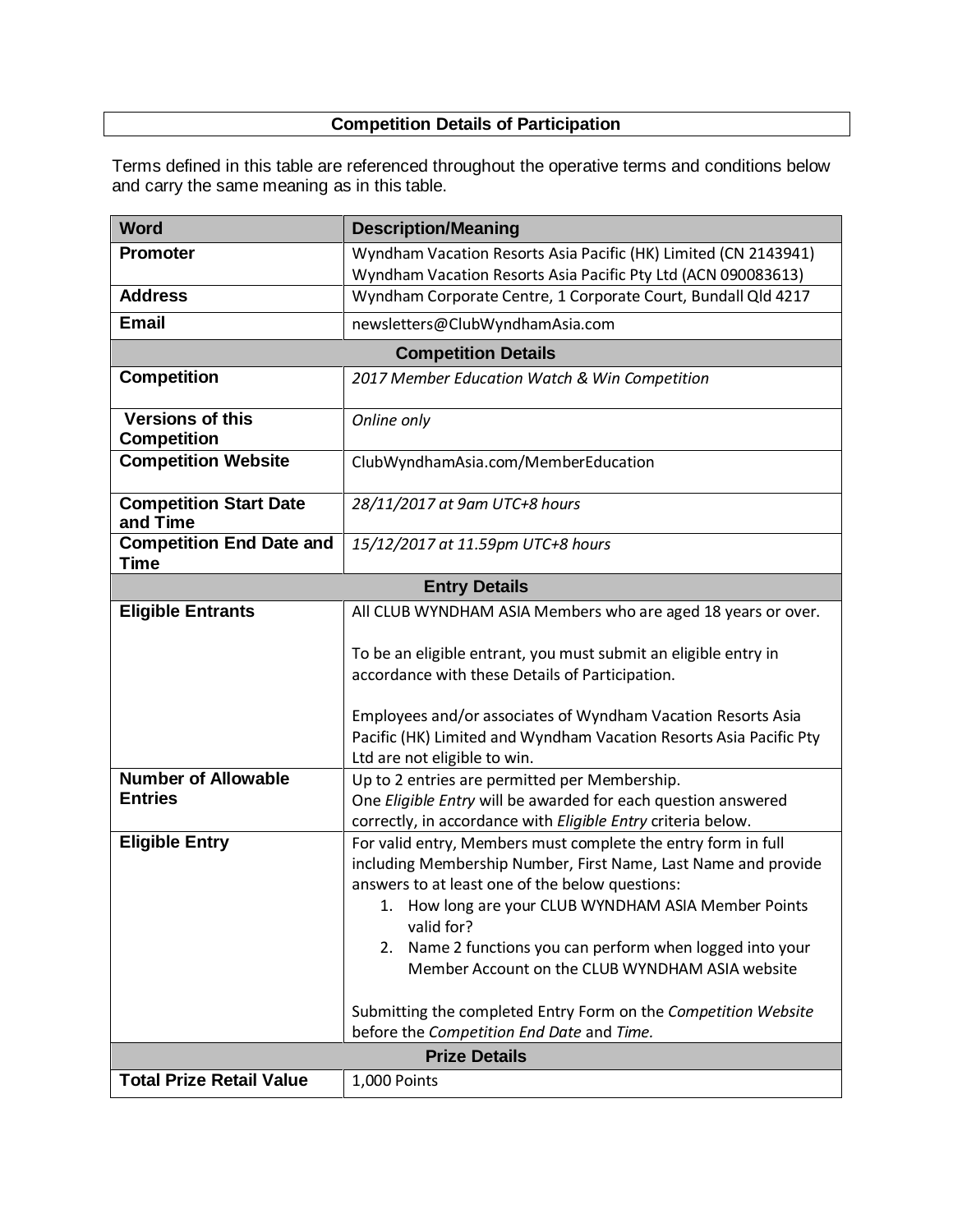| <b>Prize</b>                                           | 1 x 1,000 One Time Points                                                                                      |  |
|--------------------------------------------------------|----------------------------------------------------------------------------------------------------------------|--|
|                                                        |                                                                                                                |  |
|                                                        | Please Note: One Time Points is an additional way of completing a                                              |  |
|                                                        | reservation at CLUB WYNDHAM ASIA and Associate Resorts when                                                    |  |
|                                                        | you don't have enough annual Points. One Time Points can be used                                               |  |
|                                                        | in combination with the Points you already own, separately, or for                                             |  |
|                                                        | family and friends' bookings. One Time Points provided do not                                                  |  |
|                                                        | renew yearly and once used, will expire. The use of One Time Points                                            |  |
|                                                        | is subject to conditions which are set out in the Club Guidelines and                                          |  |
|                                                        | Regulations.                                                                                                   |  |
|                                                        |                                                                                                                |  |
| <b>Method of Prize Draw</b>                            | Electronic                                                                                                     |  |
| <b>Entry Start Date and Time</b>                       | 28/11/2017 at 9am UTC+8 hours                                                                                  |  |
| <b>Entry Close Date and</b><br><b>Time</b>             | 15/12/2017 at 11.59pm UTC+8 hours                                                                              |  |
| Date and Time of Prize                                 | 20/12/2017 at 11.00pm UTC+8 hours                                                                              |  |
| <b>Draw</b>                                            |                                                                                                                |  |
| <b>Unclaimed Prize Draw</b>                            | 24/01/2018 at 11.00pm UTC+8 hours                                                                              |  |
| (if applicable)<br><b>Location of Prize Draw</b>       | Wyndham Corporate Centre, 1 Corporate Court Bundall QLD 4217                                                   |  |
|                                                        |                                                                                                                |  |
| <b>Prize Winner Notification</b><br>& Publication Date | 21/12/2017                                                                                                     |  |
| <b>Prize Winner Notification</b>                       | Winners' names will be published on                                                                            |  |
| & Publication Method                                   | ClubWyndhamAsia.com/winners, contacted via phone and in writing                                                |  |
|                                                        | via email.                                                                                                     |  |
| <b>Prize Redraw Publication</b>                        | 25/01/2018                                                                                                     |  |
| Date (if applicable)                                   |                                                                                                                |  |
| <b>Prize Conditions</b>                                |                                                                                                                |  |
| <b>Time for Redemption</b>                             | Winner must claim their prize within 1 month from Date and Time of                                             |  |
|                                                        | Prize Draw                                                                                                     |  |
| <b>Non-Cash Prize</b>                                  | A prize in any form except that of currency authorised as a medium                                             |  |
| <b>Costs in Excess of the</b>                          | of exchange by the laws of Australia or any other country.<br>The amount by which the Prize Value is exceeded. |  |
| <b>Prize</b>                                           |                                                                                                                |  |
| <b>Time Limits</b>                                     | Booking(s) must be made within 12 months of Prize Draw date(s)                                                 |  |
|                                                        | and travel must be taken within 18 months of Prize Draw date(s)                                                |  |
| <b>Individual Terms and</b>                            | Winners will assume all responsibility and costs for any and all                                               |  |
| <b>Conditions</b>                                      | amounts that may become payable in excess of the amount                                                        |  |
|                                                        | provided to complete their bookings and/or stays.                                                              |  |
|                                                        | No refund will be given for any unused portion of prize.<br>٠                                                  |  |
|                                                        | Prize accommodation in CLUB WYNDHAM ASIA or Associate<br>п                                                     |  |
|                                                        | Resort rooms is subject to the Guidelines and Regulations of<br>CLUB WYNDHAM ASIA.                             |  |
|                                                        | Bookings can be made up to 12 months in advance for Club and<br>п                                              |  |
|                                                        | Associate Resorts, subject to availability.                                                                    |  |
|                                                        | Points can be used towards more than one (1) booking but must<br>٠                                             |  |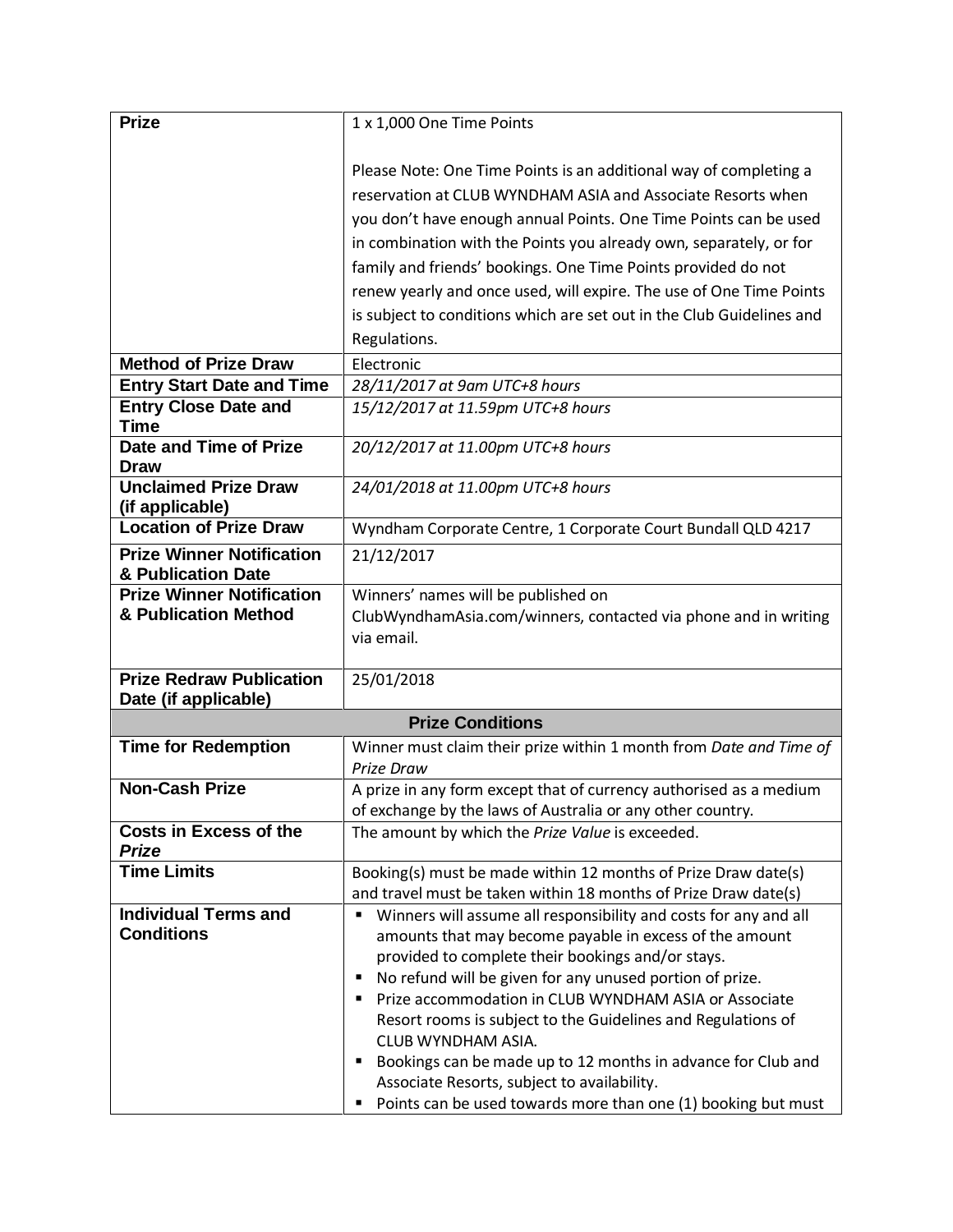| be used within the Time Limits.                                    |
|--------------------------------------------------------------------|
| • Points are for one time use and will not be permanently added to |
| your CLUB WYNDHAM ASIA Membership.                                 |
| • Points cannot be held in your account or carried forward and do  |
| not count towards a members' tier.                                 |
| • Points may only be used on CLUB WYNDHAM ASIA or Associate        |
| Resort accommodation.                                              |

## **Operative Terms and Conditions**

### 1. **General**

- 1.1. Information on how to enter the *Competition* forms part of these Details of Participation and entry is deemed as acceptance of them.
- 1.2. No purchase necessary to enter contest or redeem prizes.
- 1.3. Entries not received by *Competition End Date and Time* or not completed in accordance with these Details of Participation will not be eligible to win.
- 1.4. Where no eligible entries have been received, the *Promoter* has discretion to cancel the *Competition*.
- 1.5. The *Promoter*'s decision in all instances is final and no further correspondence will be entered into.

## 2. **Prize Terms**

- 2.1. *Prize* awarded on *Date and Time of Prize Judging*.
- 2.2. Winner to receive *Prize* as at the *Total Prize Retail Value* described in table above.
- 2.3. If for any reason the *Prize* is not available, the *Promoter* reserves the right to substitute another item for the *Prize*, in its sole discretion, of equal or higher value, subject to Regulatory Authority approval.
- 2.4. *Total Prize Retail Value* is correct at time of publication.

# 3. **Entry Terms**

- 3.1. Contest is open to *Eligible Entrants* only.
- 3.2. *Eligible Entrants* must comply with the *Number of Allowable Entries.*
- 3.3. Entrants will be uniquely identified by their CLUB WYNDHAM ASIA Member number, email or phone number.
- 3.4. Multiple entries from a single entrant based on the same or differing Member number, email address or phone number will not be permitted.
- 3.5. Where there is a dispute as to the identity of an entrant, the *Promoter* reserves the right, in its sole discretion, to determine the identity of the entrant.
- 3.6. Entries received after the *Competition End Date and Time* are ineligible to win.
- 3.7. All entries become the property of the *Promoter* and will not be returned.
- 3.8. Employees and/or associates of CLUB WYNDHAM ASIA and the *Promoter* (and its related entities), are not eligible to win.
- 3.9. Use of the promotional material or any other information connected to the *Competition* and/or the *Promoter* without prior written consent of the *Promoter* constitutes illegal use.

# 4. **Prize Conditions**

4.1. Where a *Non-Cash Prize* is awardable, the prize (in whole or in part) is not transferrable or exchangeable and cannot be taken as cash unless otherwise stated.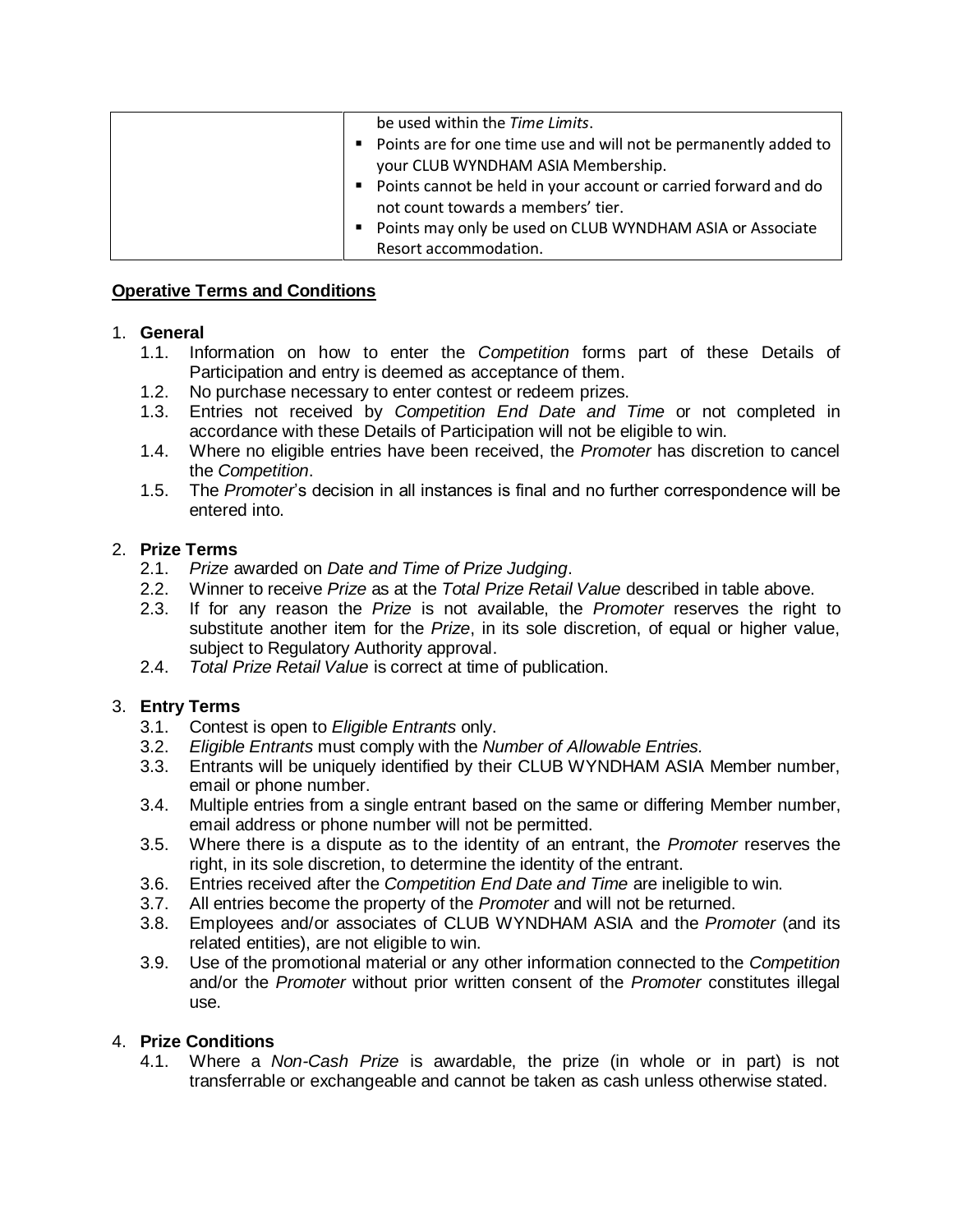- 4.2. Where a cash prize is awardable, the prize (in whole or in part) is not transferrable or exchangeable unless stated otherwise.
- 4.3. Neither the *Promoter*, nor any of their agencies or affiliates accepts any responsibility or liability for:
	- (a) the winner's failure to redeem the *Prize* within the *Time for Redemption* and/or in accordance with these Details of Participation; or
	- (b) the winner's failure to use the Prize within relevant *Time Limits*; or
	- (c) any damages/injury, loss however described arising out of the winners (and their friends where applicable) use or failure to use the *Prize*.
- 4.4. If a winner fails to redeem or use their Prize within these Details of Participation, the Prize will be forfeited subject to the guidelines of the gaming authorities in each State or Territory where relevant.
- 4.5. The Winner will assume all responsibility for *Costs in Excess of the Prize*.
- 4.6. Successful redemption of all prizes (both cash and Non-Cash Prizes) will be subject to *Individual Terms and Conditions* that may be imposed either by the *Promoter* or third parties.
- 4.7. In the event that a Prize is not claimed within 1 month of the winner being notified, an *Unclaimed Prize Judging* event will be held.

# **5. Prize Draw**

- 5.1. Prize winners are guaranteed to be drawn randomly from all Versions of this Competition.
- 5.2. Odds of winning are based on the actual number of entries received.
- 5.3. Entries not received by the Promoter by the Competition End Date and Time are ineligible to win the Prize and will not be included in the draw.
- 5.4. If there is a dispute as to the identity of an entrant, the Promoter reserves the right, in its sole discretion, to determine the identity of the entrant through various methods that may be legally available to the Promoter.
- 5.5. Neither the Promoter, nor any of their agencies/ affiliates is responsible for negligence arising in any manner, lost, late, damaged, misdirected, incomplete or ineligible entries.
- 5.6. Draws and re-draws will be conducted at the Location of Prize Draw.
- 5.7. The Promoter's decision is final and no correspondence will be entered into.
- 5.8. If a draw date falls on non-business day, the draw will take place on the next business day.
- 5.9. If there are no eligible entries, no draw will be conducted and no Prize will be awarded, subject to the directions of guidelines in States/Territories as applicable.

### 6. **Notification**

- 6.1. Winner(s) will be notified using the contact details provided in their *Eligible Entry*.
- 6.2. Publication of Winner(s) will occur as per Prize Publication Method on the Prize Publication Date.
- 6.3. Publication of Winner(s) of redraws (as applicable) will occur as per Prize Publication Method on the Prize Redraw Publication Date.
- 6.4. The name of the Prize winner(s) may be obtained by visiting ClubWyndhamAsia.com/winners.

### 7. **Promotion**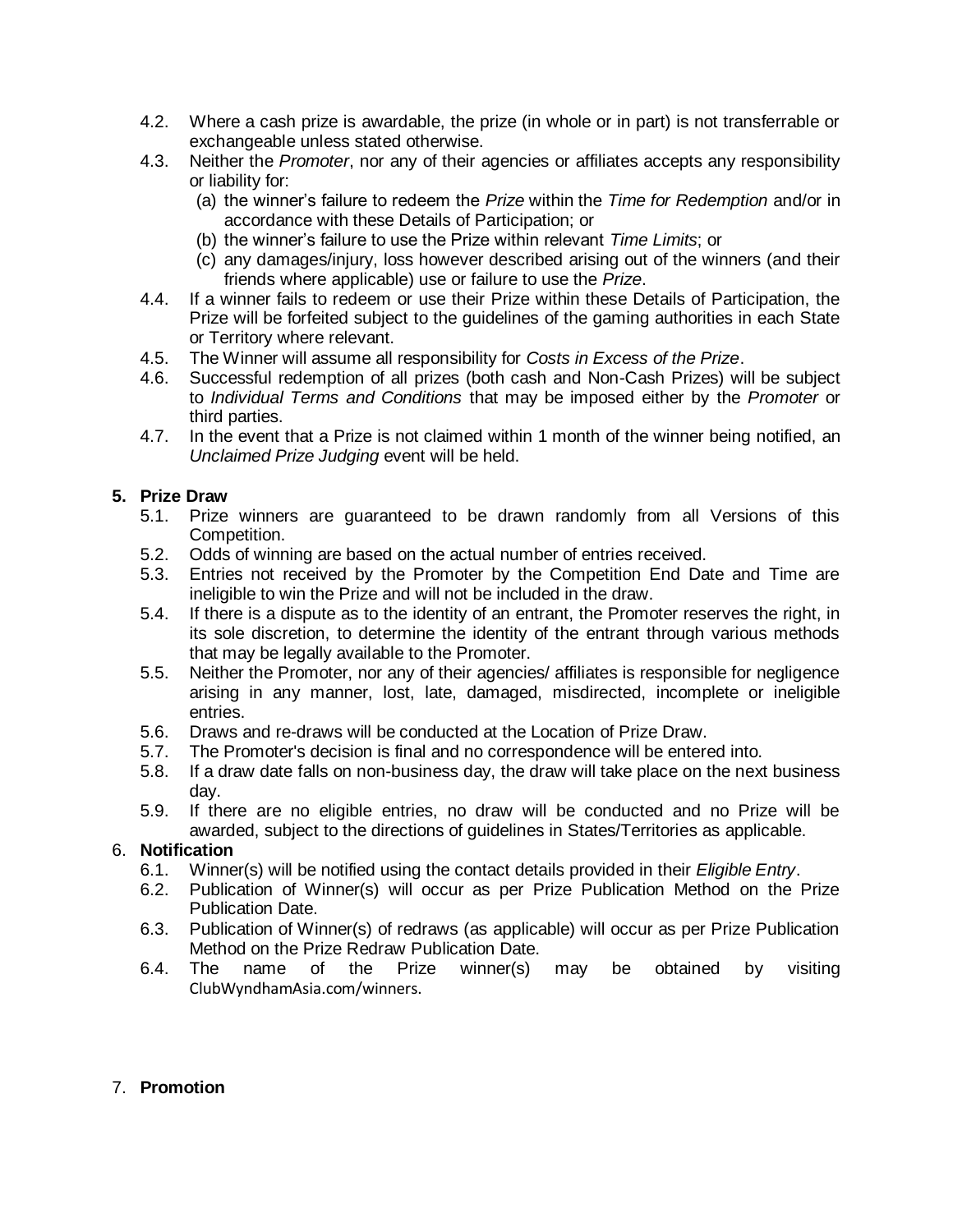- 7.1. By entering, the prize winner agrees to the use of entry answer, pictures, names and/or statements for future promotional purposes without further payment or consideration.
- 7.2. By entering this promotion, unless otherwise advised, each entrant also agrees that the *Promoter* may use this information or disclose it to other organisations that may use it, in any media for future promotional, marketing and publicity purposes without any further reference, payment or other compensation to the entrant.

## 8. **Important Information**

- 8.1. It is a condition of entry that each entrant must check the consent box. If the entrant has not given express consent to be contacted or retracts their express consent during the competition period, they will be taken out of the competition.
- 8.2. By checking the consent box, entrants are confirming that they authorise the *Promoter* to use their contact details (residential and electronic messaging) and telephone number(s) (work, mobile and home/private) provided in this entry form for sales and marketing purposes, in particular, for the purpose of offering the opportunity to attend a timeshare sales presentation on the CLUB WYNDHAM ASIA, for an indefinite period, or until they opt out.
- 8.3. To retract your express consent from Wyndham Vacation Resorts Asia Pacific (HK) Limited and Wyndham Vacation Resorts Asia Pacific Pty Ltd, email Member Services on asia.service@wyn.com or verbally request your retraction when speaking with a company representative at time of call.
- 8.4. In the event that the entrant does not provide their contact details (residential and email) and telephone number(s) (work, mobile and home/private) on the Entry Form, the *Promoter* reserves the right to obtain those contact details and telephone number(s) from various sources made available in the public domain such as, but not limited to, publicly available directories and the entrant authorises the *Promoter* to contact them on those contact details and telephone number(s) for an indefinite period.
- 8.5. Entrants may be contacted by phone, mail or electronic messaging for the purpose of promoting the *Promoter*, a partner or supporting merchant's various products and services.
- 8.6. Further the entrant consents and agrees that the *Promoter* is reserving the right to sell, distribute, rent, licence, disclose or reveal, share or pass the information onto any third party. From time to time the *Promoter* discloses its database information (which contains personal information) for a fee to list brokers, list rental organisations and other organisations who comply with all applicable state and federal privacy legislation, which enables them to promote the services and products of their clients.
- 8.7. The *Promoter* reserves the right to request verification of age, identity, contact details of entrants and any other information relevant to entry into or participation in this promotion. Verification is at the discretion of the *Promoter*, whose decision is final.
- 8.8. By entering this competition the entrant expressly consents to the *Promoter* forwarding their personal information overseas to jurisdictions such as Australia, the Unities States of America, the Philippines, China, Singapore or Thailand.
- 8.9. Information/ data provided and/or used as part of competition entry that contains personal information of third parties such as phone numbers, mail or email addresses, or that contains material which is unlawful, or makes reference to illegal activities, or that is offensive, abusive, obscene, defamatory, threatening, indecent or which is sexual or pornographic in nature, that vilifies, insults or humiliates any person, (whether fictional, alive or dead) or which highlights, addresses or attacks any person